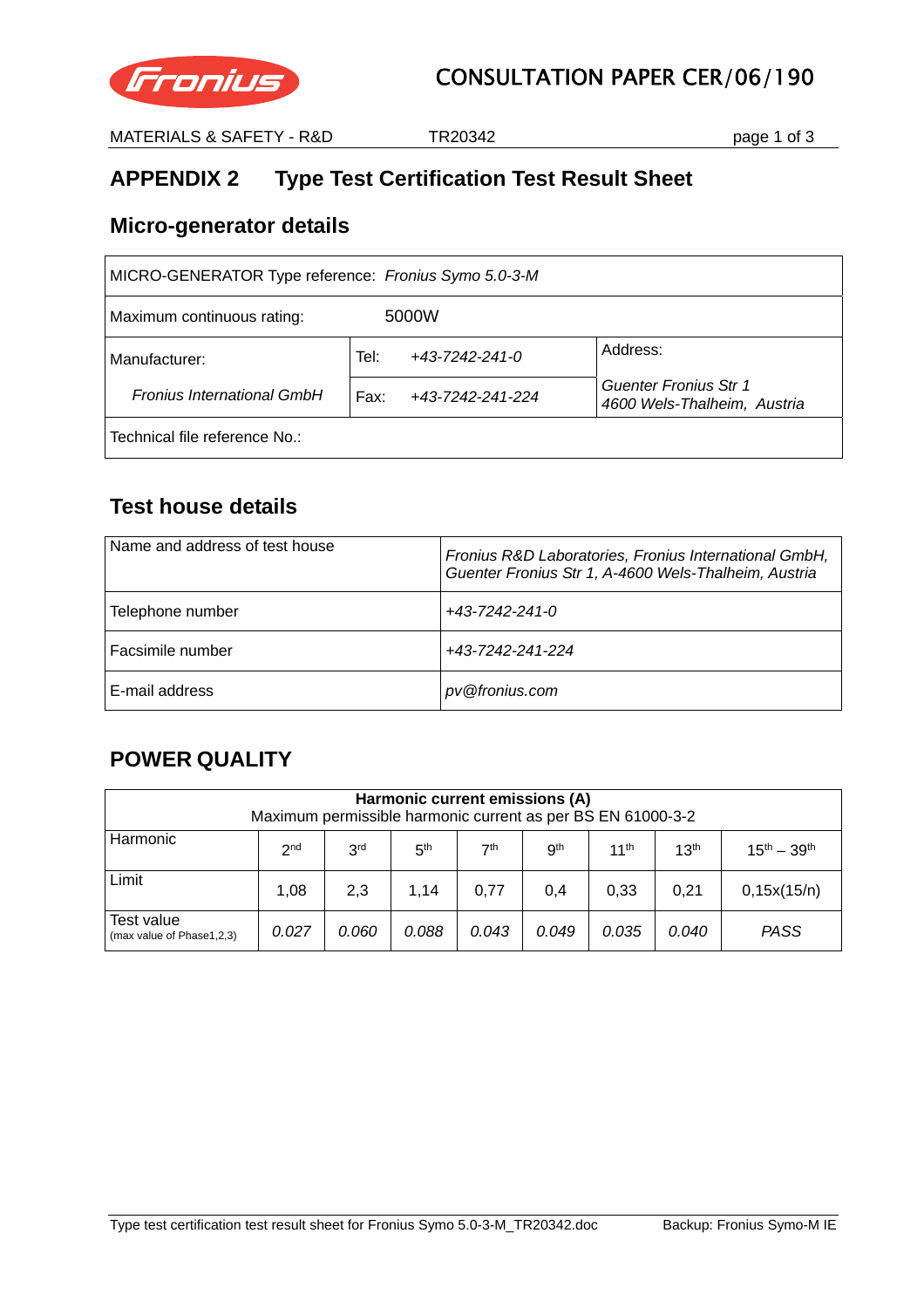



MATERIALS & SAFETY - R&D TR20342 Page 2 of 3

| <b>Voltage Fluctuations and Flicker</b> |                                 |      |                |                 |  |  |
|-----------------------------------------|---------------------------------|------|----------------|-----------------|--|--|
|                                         | Running<br>Starting<br>Stopping |      |                |                 |  |  |
| Limit*                                  | 4%                              | 4%   | $P_{st} = 1.0$ | $P_{it} = 0.65$ |  |  |
| Test value                              | $-0.06**$                       | - ** | $0.1260**$     | $0.0957**$      |  |  |

\*Maximum permissible voltage fluctuation (expressed as a percentage of nominal voltage at 100% power) and flicker. As per BS EN 61000-3-11.

\*\* The EUT itself does not produce flicker relevant variations of the line current, startup is made using a ramp function and does therefore not create relevant  $d_{MAX}$  values.

Solar power variations naturally lead to variations of the electric power fed into the grid, however these variations are not significant for  $P_{ST}$  and  $P_{LT}$ .

|                         | <b>Power factor</b>                    |        |        |  |
|-------------------------|----------------------------------------|--------|--------|--|
| <b>Protection Limit</b> | +0.95 lag-0,95 at three voltage levels |        |        |  |
|                         | 210 V<br>230 V<br>250 V                |        |        |  |
| Test value              | 0.9924                                 | 0.9878 | 0.9959 |  |

#### **Under / Over frequency tests**

|                  | <b>Under Frequency</b> |                    | <b>Over Frequency</b> |            |  |
|------------------|------------------------|--------------------|-----------------------|------------|--|
| Parameter        | Frequency (Hz)         | Time (s)           | Frequency (Hz)        | Time (s)   |  |
| Protection limit | 48 Hz                  | 0.5 <sub>sec</sub> | 50,5 Hz               | $0,5$ sec  |  |
| Actual setting   | 48,02 Hz               | $0,48$ sec         | 50,48 Hz              | $0,48$ sec |  |
| Trip value       | 48,015 Hz              | 0,492 sec          | 50,493 Hz             | 0,498 sec  |  |

### **Under / Over voltage tests (single stage protection)**

|                         | <b>Under Voltage</b> |                    | Over Voltage |             |  |
|-------------------------|----------------------|--------------------|--------------|-------------|--|
| Parameter               | Voltage (V)          | Time (s)           | Voltage (V)  | Time (s)    |  |
| <b>Protection limit</b> | 207 V                | 0.5 <sub>sec</sub> | 253 V        | $0,5$ sec   |  |
| Actual setting          | 209,00 V             | $0,48$ sec         | 250,40 V     | $0,48$ sec  |  |
| Trip value              | 207,98 V             | $0,498$ sec        | 252,62 V     | $0,498$ sec |  |